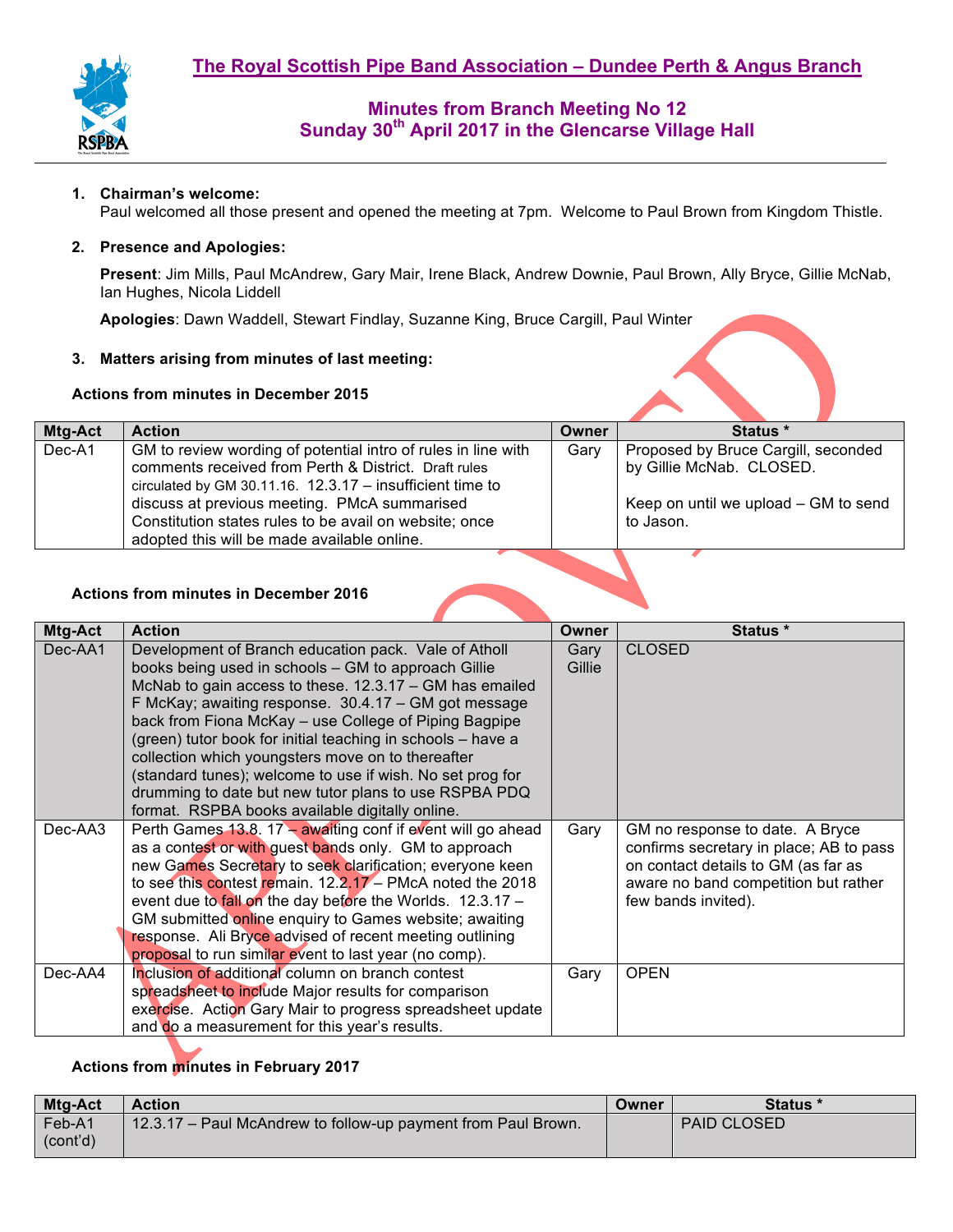

| Feb-A4             | Gary Mair to send follow-up email to Jerry Randalls to advise<br>specific Angus bands with members in schools.<br>12.3.17 - Gary Mair confirmed links to Branch bands were<br>provided; Jerry Randalls has further requested names of children<br>attending Angus-based bands. Due to confidentiality and privacy<br>issues, it was agreed names of bands could be offered but not                                                                                                                                                                                                                                                                           | Gary | GM sending emails to G<br>Randalls as and when received;<br>details passed on. CLOSED.                                                                                                                |
|--------------------|--------------------------------------------------------------------------------------------------------------------------------------------------------------------------------------------------------------------------------------------------------------------------------------------------------------------------------------------------------------------------------------------------------------------------------------------------------------------------------------------------------------------------------------------------------------------------------------------------------------------------------------------------------------|------|-------------------------------------------------------------------------------------------------------------------------------------------------------------------------------------------------------|
|                    | names of individuals. Gary Mair to confirm Angus Branch bands of<br>McKenzie Caledonian, Carnoustie, Brechin, Arbroath, 6/8 Dundee<br>Boys Brigade, City of Discovery and include Coupar Angus PB, to<br>request if they have children in the band attending Angus schools.                                                                                                                                                                                                                                                                                                                                                                                  |      |                                                                                                                                                                                                       |
| Feb-A9<br>(cont'd) | 12.3.17 - Gary Mair has emailed HQ; still to add 2 extra<br>adjudicators for Crieff and Dundee. GM to follow-up in due course.<br>- have 4 adjudicators. PMcA noted list of all adjudicators allocated<br>for next year should be available in dropbox by next week. Dundee<br>contest - Paul Turner & Paul Brown.                                                                                                                                                                                                                                                                                                                                           |      | <b>CLOSED</b>                                                                                                                                                                                         |
| $Feb-413$          | Gary Mair to approach Peter Hazzard (phazzard56@gmail.com) to<br>request possibility of reviewing images photographed during last<br>season and uplift relevant Branch shots.<br>12.3.17 - Gary Mair emailed and has spoken with Peter Hazzard;<br>confirmation received this can be done. Images are split by Majors<br>on website and appear to be numbered - Branch representative<br>can select images required / P Hazzard can liaise with Jason<br>Lafferty. 2-3 hours work for a volunteer to review images.                                                                                                                                          | Gary | GM spoken to P Hazzard; can<br>get any photo we want from HQ<br>onto own website just need to<br>advise which ones. Great photo<br>of City of St Andrew's on final<br>hole of golf course.<br>CLOSED. |
| Feb-A14            | Strathmore Quartets - Gary Mair to follow up with Charlie Murray<br>regarding trophies and agree format.<br>12.3.17 - Charlie Murray has requested if Branch are prepared to<br>assist in provision of trophy/trophies for Quartet competition.<br>Confirmation that trophies are available and decision to source 1 <sup>st</sup><br>and 2 <sup>nd</sup> place awards; action Gary Mair.<br>Paul McAndrew confirmed crit sheets are not required nor<br>breakdown of results - ask adjudicators for placings only. Action<br>Gary Mair to issue additional rules. Agreement for Quartet<br>competition to take place in same area as main band competition. | Gary | Details are on branch website;<br>agreement with Charlie Murray.<br>Director on day will be William<br>McCafferty.<br><b>CLOSED</b>                                                                   |

# **Actions from minutes in March 2017**

| Mtg-Act  | <b>Action</b>                                                      | Owner       | Status *                           |
|----------|--------------------------------------------------------------------|-------------|------------------------------------|
| Mar-A1   | Dundee Miniband trophy - Gary Mair to obtain from Andrew           | GM.         | Got back and awarded again.        |
|          | Downie with a view to sourcing unused shield and have prizewinner  |             | <b>Request back from Davidsons</b> |
|          | names transposed on reverse side / or attempt to straighten.       |             | Mains, GM to contact; bring to     |
|          |                                                                    |             | Paisley. PBrown agreed to          |
|          |                                                                    |             | sponsor trophy for replacement.    |
| Mar-A2   | Dundee Contest (14 <sup>th</sup> May 2017) summary of actions -    | <b>GM</b>   | <b>CLOSED</b>                      |
|          | High School of Dundee approached re. parking; awaiting response    |             |                                    |
| $Mar-A3$ | Email approach made to electrical company; awaiting response.      | <b>GM</b>   | <b>CLOSED</b>                      |
| Mar-A4   | Sourcing of weights (for tents) from Council; approach to be made. | <b>PMcA</b> | <b>CLOSED</b>                      |
| Mar-A5   | Source of a TA contact from Alistair Duthie (Perth & District PB). | <b>NL</b>   | <b>CLOSED</b>                      |
| Mar-A6   | Glenfarg fencing company to be approached re. sponsorship. Ali     | <b>GM</b>   | <b>CLOSED</b>                      |
|          | Bryce to provide contact information.                              |             |                                    |
| Mar-A7   | Stewarding to be arranged.                                         | <b>GM</b>   | <b>CLOSED</b>                      |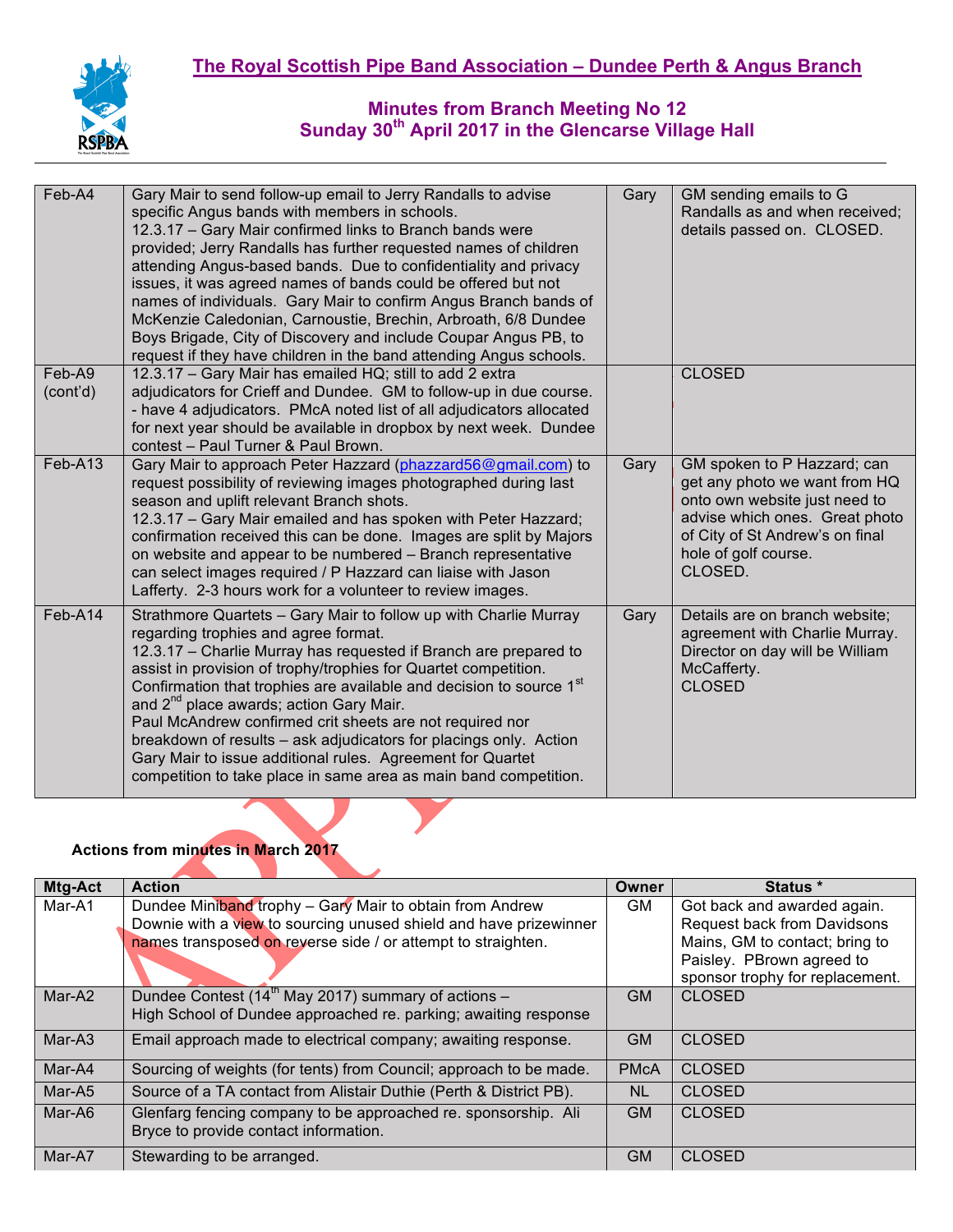

| Mar-A8  | DD1 sponsorship update and Café to be approached.                                                                                                                                                                                                                                                                                                                                                          | <b>PMcA</b>              | <b>CLOSED</b> |
|---------|------------------------------------------------------------------------------------------------------------------------------------------------------------------------------------------------------------------------------------------------------------------------------------------------------------------------------------------------------------------------------------------------------------|--------------------------|---------------|
| Mar-A9  | Gary Mair to approach Common Good Fund and ascertain status.                                                                                                                                                                                                                                                                                                                                               | GM                       | <b>OPEN</b>   |
| Mar-A10 | Irene Black to manually refund Carnoustie Trio overpayment.                                                                                                                                                                                                                                                                                                                                                | <b>IB</b>                | <b>CLOSED</b> |
| Mar-A11 | Provide contact details for judges specific to discipline.<br>30.4.17 PMcA now in possession of complete worldwide contact list<br>for adjudicators.                                                                                                                                                                                                                                                       | <b>PMcA</b>              | <b>CLOSED</b> |
| Mar-A12 | Consideration to circulate MAP guidance document to Branch.<br>30.4.17 GM searched under 'Learning' but unable to locate. GM to<br>submit request to HQ (or Paul Brown). PMcA to scan as one<br>document and Jason Lafferty to upload thereafter.                                                                                                                                                          | GM                       | <b>OPEN</b>   |
| Mar-A13 | Paul McAndrew and Gary Mair to finalise SQA qualifications<br>programme.<br>30.4.17 – GM confirmed email circulated 13.3.17 with dates and<br>initial outline. Awaiting further information from Tam Brown (with a<br>view to possibly compressing to single days rather than whole<br>weekends). GM confirmed numbers required ASAP from each<br>band (with RSPBA band number and instrument stipulated). | <b>PMcA</b><br><b>GM</b> | <b>OPEN</b>   |
| Mar-A14 | Gary Mair to update competition formation visual layout.                                                                                                                                                                                                                                                                                                                                                   | <b>GM</b>                | <b>CLOSED</b> |
| Mar-A15 | Nicola Liddell to alter competition entry fee for children to go free as<br>per Gillie McNab instruction.                                                                                                                                                                                                                                                                                                  | <b>NL</b>                | <b>CLOSED</b> |
| Mar-A16 | Pitlochry MOD (June 2017); Gillie McNab to forward details.<br>30.4.17 - should be Aberfeldy MOD and updated.                                                                                                                                                                                                                                                                                              | <b>GMcN</b>              | <b>CLOSED</b> |
| Mar-A17 | Strathmore competition - Gary Mair to forward entry forms for web.                                                                                                                                                                                                                                                                                                                                         | <b>GM</b>                | CLOSED.       |

## **Further matters arising:**

- None.
- 4. **Approval of previous minutes**

Approved Ally Bryce, seconded Gary Mair.

## **5. Correspondence:**

- Dundee Contest GM received correspondence but will summarise separately
- Piping books information received from Fiona Mackay
- SQA training correspondence received
- Summer School winning attendees; Matthew Hunter (6/8 Dundee), Fraser Robson, Tommy McAndrew
- Correspondence on contracts re. Strathmore, Lochore, Mark inch, Dundee. PMcA reported the levy was removed from Strathmore contract.
- GM flagged bands may receive an approach from Alan Tomkinson who is seeking a piper to record music he had written in Longforgan studio.

## **6. Treasurer's Report:**

- Irene presented the accounts, contained in a separate (confidential) document
- **7. Music Board Report:** Paul McAndrew provided a summary in absence of Bruce Cargill as follows
	- A discussion took place on prescribed tune lists and whether positive for Grade 4 / NJ bands. Background to why these were introduced (to improve lower grades playing ability in 2/4 marches then natural progression to MSR). Strong consensus from committee that MAP tunes work however query was raised following feedback from individuals that lower grade bands are worse since prescribed tunes were introduced. Guidance due to go online on selecting tunes.
	- One Branch band put in a grading request which was turned down.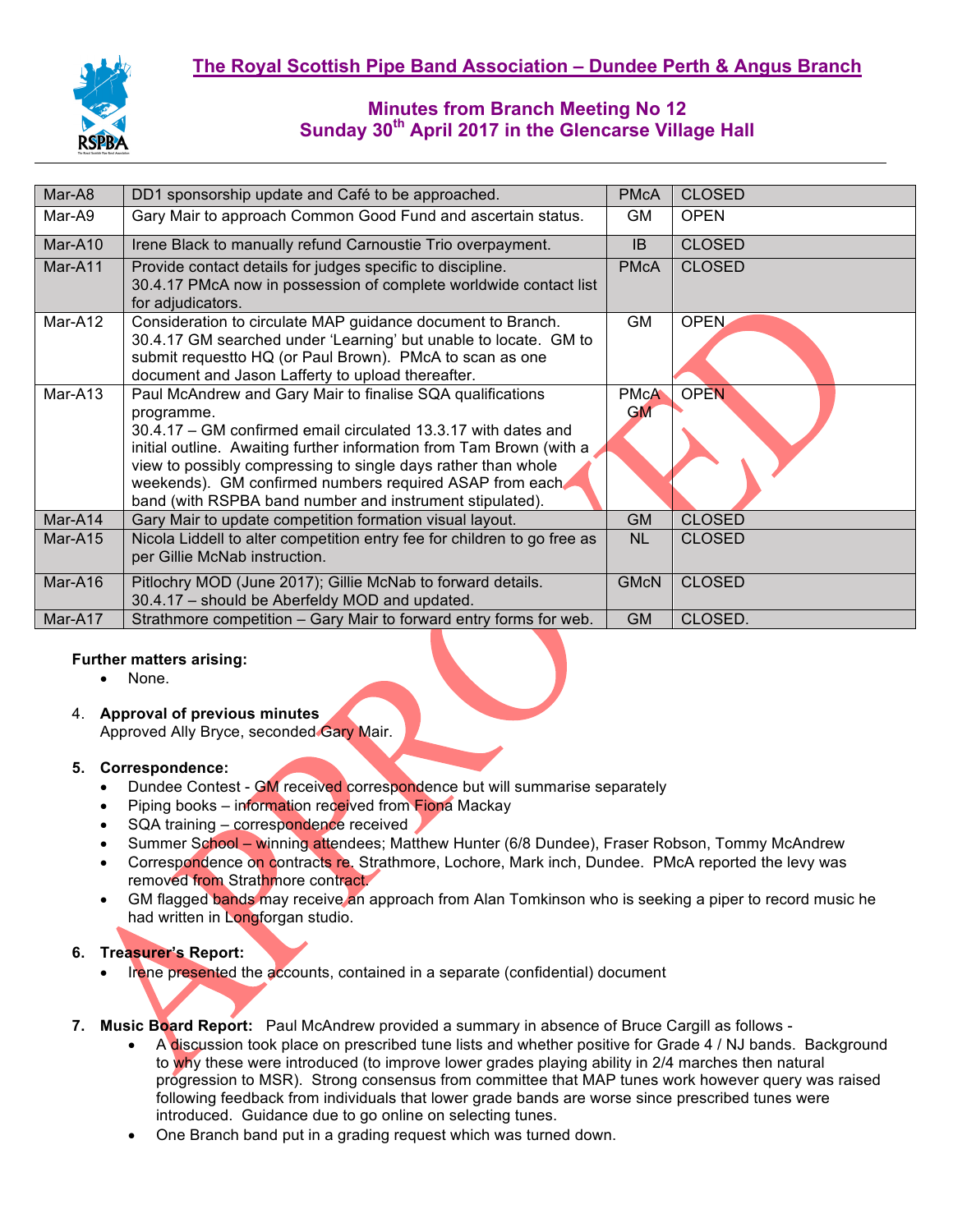

- **8. Director's Report:** Paul reported as follows
	- World solo drumming qualifier (discussed in AOB).
	- At previous day's Board meeting, duty of care discussion concerning members > 75 years old. It was noted adjudicators are required to step down on year of  $75<sup>th</sup>$  birthday (departing the following year); same for Directors and Stewards. Branch unable to put anyone forward over age of 75 but can still utilise within Branch if happy with our duty of care.
	- 42 day high/low transfer aware of 21 individuals submitting entries out with rule for first competition. Registrations kicking in again and may target those bands who were in 42 days stipulation. New rosters for overseas bands – pipers & drummers required to state what bands they were with previously so RSPBA is working on a worldwide basis. Looking at going online but worldwide and not just UK however would need to be sourced through an external company; costings to be looked at. Electronic membership system outlined, with suggestion bands may wish to adopt a membership secretary; each band will have a delegated name and password. Security investigations to look at potential hacking concerns etc.

### **9. Education**

Ongoing education to be looked at getting down to single days. PMcA advised PDQB and British Army are not partner organisations; proposal on table to look at Army Cadet Force as a partner. RSPBA, Piobaireachd Society, National Piping Centre, Army School of Piping are partner organisations currently – need approval from 4 partners to sign off.

### **10. Media Report:**

- **Branch Website:** Nicola Liddell reported as follows Short delay on draw for Strathmore due to Jason travelling but was distributed by Facebook in the interim.
- **RSPBA Magazine:** No update.
- **Branch Facebook page**: In Stewart Findlay's absence, an email update was submitted as follows 973 likes on page – risen by 75 this week alone (mainly due to Branch mini bands, trios and full band comp). Our post of the MacKenzie video reached 16,000 people, the picture of the crowd reached 6,000 and the results reached 4,500 people. If anyone has any band photos from contests, please email them to stewartfindlay@live.co.uk. If we have a photographer at our local contests, again could these please be emailed to Stewart for the Facebook page.

### **11. AOCB:**

- World Solo Drumming Qualifier Proposal
	- An invitation was extended to the meeting to Paul Brown (Kingdom Thistle) by Paul McAndrew and a proposal made to host a World solo drumming qualifier at the well supported and now well-established annual Kingdom Thistle Solo event. Existing world pre-qualifiers were held this year in Glasgow, Northern Ireland and England. By hosting at the Kingdom Solos and utilizing Branch stewards; there would be no cost implications to the Branch (no adjudicator fees etc. as this would be taken care of by Kingdom Thistle). Paul McAndrew asked if committee members were happy to discuss with Paul Brown present in the room and a discussion followed. Previous costs incurred were discussed. There was unanimous support to take this proposal forward; no concerns were raised. A one year trial was suggested (on both sides). Paul Brown to look at dates in line with DPA/Fife school holidays and L&B calendar to avoid potential clashes; "Dundee Perth & Angus Qualifier hosted by Kingdom Thistle" to ensure RSPBA attachment (possibly 3<sup>rd</sup>/4<sup>th</sup> week in March 2018). Open contest currently, beneficial for us to have a totally separate contest (offer opportunity for players to play up). Paul Brown suggests MSR for qualifier, as a stand-alone event in big drama studio at Lochgelly HS venue. The event would produce 2 players to qualify for the world event. Paul Brown generously offered to continue to make the same donation to the Branch each year.
- Child Protection Paul McAndrew and Morag McKenzie (Secretary, Arbroath Pipe Band) attended presentation by Policy Officer for Disclosure Scotland; useful and vocal meeting. Initial document issued last week for RSPBA; good starting point but things flagged e.g. no bullying and harassment policy in place. RSPBA covers 5 different countries all of which has different laws (discussions around whether or not to make all bands have PVG but different laws make this difficult). If something happens within your band, you are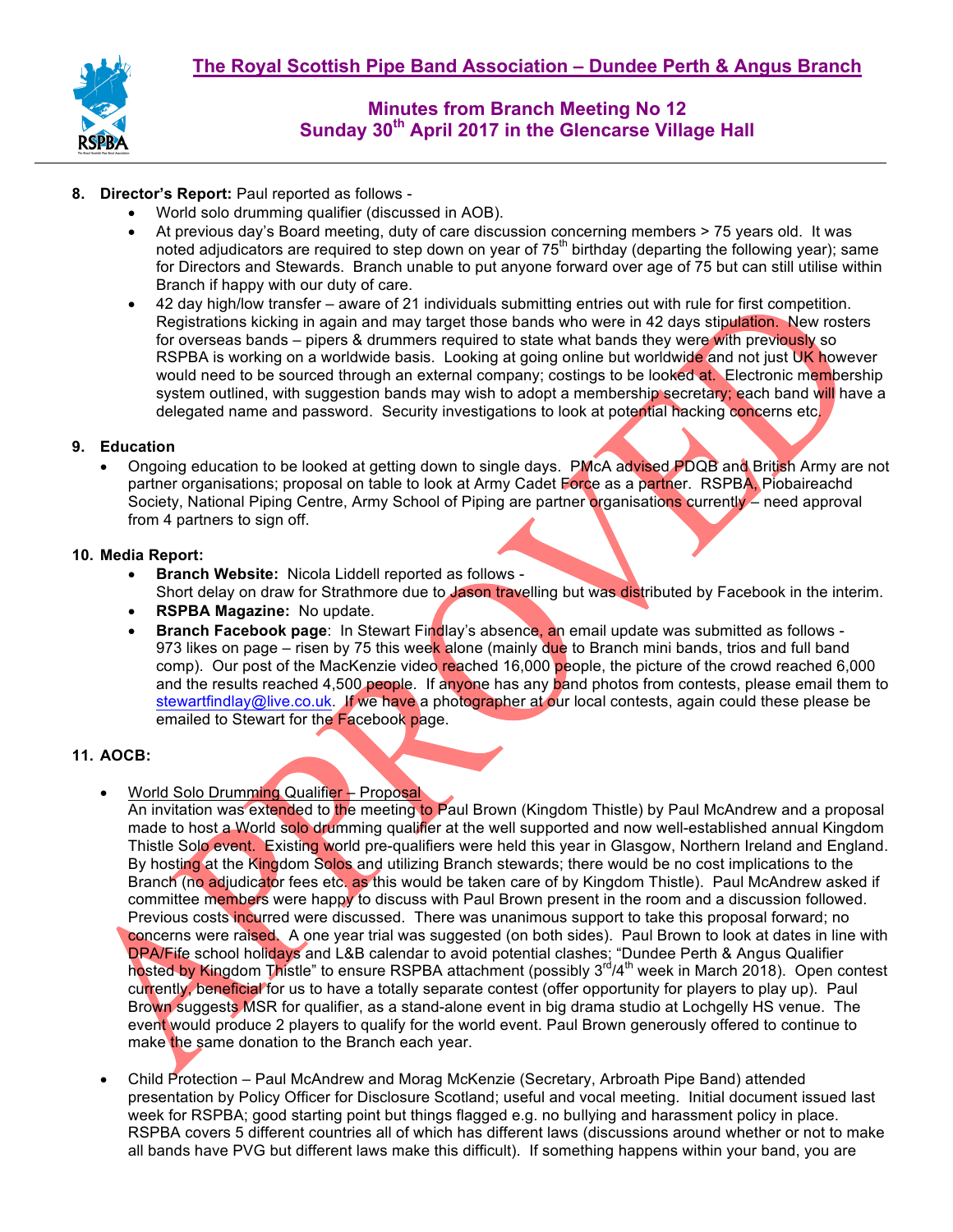

legally responsible for that incident; but policies in place will avoid you leaving yourself liable. You are legally obliged to report any incident or criminal offence. RSPBA to consider what guidance should be and Disclosure Scotland can assist. RSPBA to put all relevant policies in place prior to first Major (British @ Paisley), signing off week prior, will then go to Executive Committee for approval. MSPCC provide good advice by country, gives sample paperwork to ensure compliance so avoids having to re-invent the wheel. Suggestion to have biannual meeting of Directors and Secretaries. RSPBA to look at guidance only; unable to enforce policies.

- Competition numbers GM reported good entry of 28 performances scheduled for Dundee Contest / Strathmore x 4 bands + 1 quartet / Markinch x 11 bands / Lochore 9 bands / Crieff x 5 bands. GM to contact Paul Brown to extend Crieff band comp invite to foreign band secretaries – suggestion to review Worlds website for band entries.
- Dundee Contest draw due this week (28 performances). Updates followed on coach parking and parking regulations; awaiting confirmation on what will be permitted by Dundee City Council (DCC). Food stuff yet to be arranged. Ally Bryce to pass contact re. fencing to GM. Territorial Army to put up tents, fencing (and remove again). Meeting House to provide catering; another couple of venues in the pipeline. Generator required. Approval from Council on layouts; bands final tuning to take place lower end of Reform Street, form up in City Square and march in. DCC confirm garage below city square available £15/hour: cost of £150, discussions around feasibility of charging but issues around manning of entrance; decision to book car park and investigate if we are permitted to charge. Parking available in High School car park (cost £200). 4-5 coaches expected. 7 Scots Guards providing 12 x 12 to erect in school. 3 tents sited in City Square (adjudicators +). PMcA to look at split hire radio costs. Draw to be issued imminently with all instructions on car/coach parking and logistics around tuning areas etc. (not permitted to tune between High School and City Square). 10 minutes allocated to each band performance for each grade; starting Grade B, A, break for lunch, Grade 3 @ 1400hrs, massed bands circa 1630/1645hrs. Distance calculated and pedestrian barriers (@ 3m length) x 50-60 proposed to section off competing arena (circle to be  $14 + 6 = 20$  by 25 metres). Charity collecting buckets suggested but a license is required. Seats to be put out for VIP's. Non-marking paint for concrete to be sourced by PMcA; chalk spray suggested via Duncan McNab (McNab Sports, Kinross). Feedback from contest to be discussed at next meeting.
- PMcA to look at introduction of a DPA Branch Pipe Band fund-raising concert; proposed venue Perth Concert Hall (charity rate offered / capacity 1,400) in conjunction with Fife Police (1,000 tickets allocated to Police). March 2018 proposed (provisionally 17.3.18). Initial proposal to look at putting together a Branch juvenile band for all under 18's to open both halves (1 day practice to agree tunes) – deemed possibly to many to accommodate but suggestion to have present in aisles also; suggestion to stipulate a maximum number of spaces per band. Liaison needed with PM's to avoid complete beginners, need to review targeted level. Costings were summarised: venue £2,080 + vat, 50/50 profit split with Fife band. Potentially looking at £4/5k with everything split equally – shared costs and whatever is left is split. Idea of a Branch under 18's concert in its entirety to be considered at a future date. All committee members were happy in principal to take forward; working group to be established and appeal for volunteers. PMcA to confirm dates and email out to Branch.
- Jim Mills extended his gratitude for Get Well soon card following his recent accident.
- Reminder of forthcoming AGM on Sunday 5<sup>th</sup> November 2017 intimation of Nicola Liddell's resignation as Branch Minute Secretary and Committee member due to other **commitments**
- Feedback from recent Miniband format was summarised by GM overall positive feedback received and concert formation appeared to be successful. PMcA noted one comment around preference over base being positioned between side and tenor (but aware of issues around base bouncing off back wall). The following suggestions were also received –
	- o To create published time for band (not for trios) to avoid conflicts.
	- $\circ$  Adopt runners for each band to check on timings throughout the day (if bands drop out and original timings alter). Noted Major events have timings as very rare for bands to drop out.